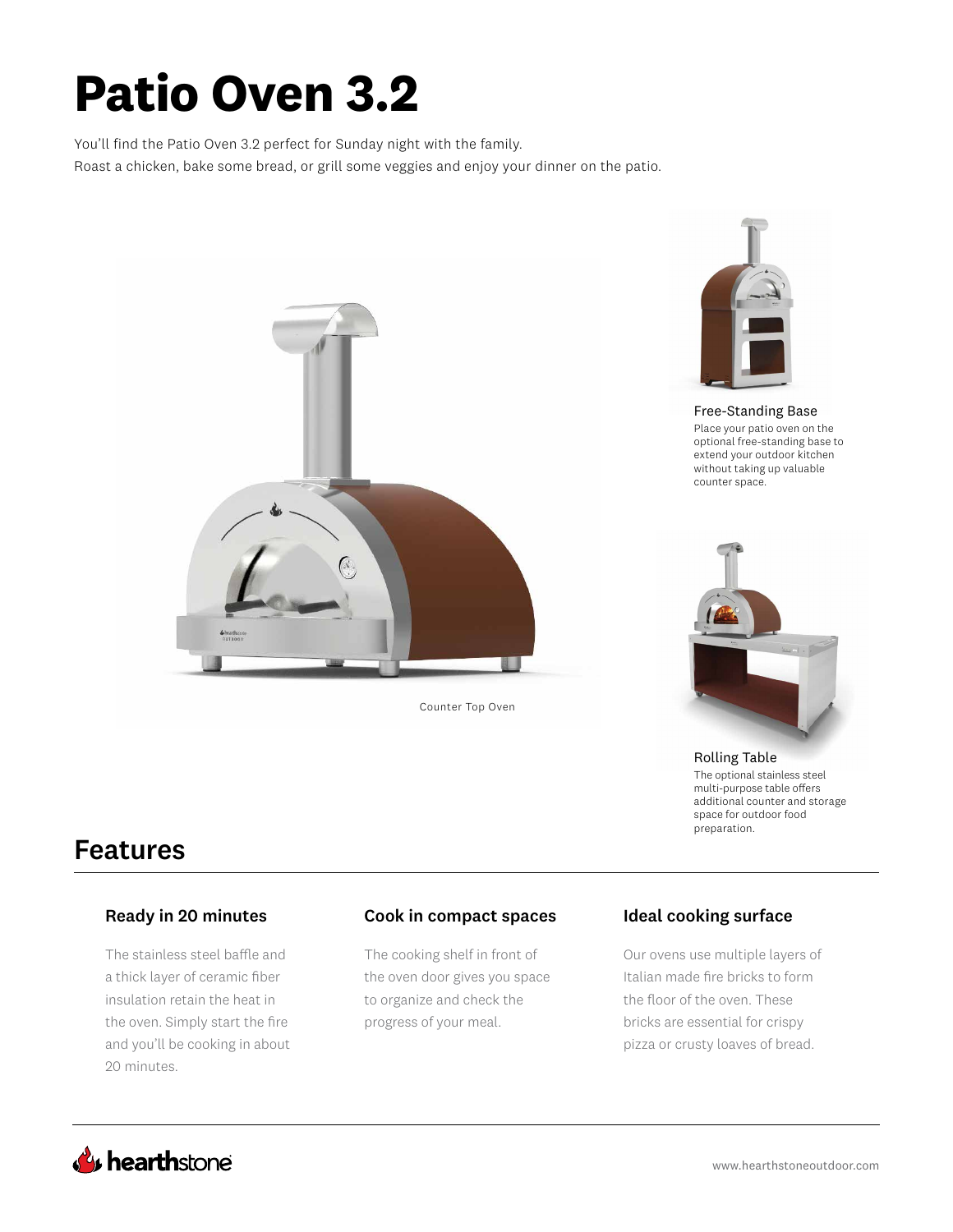

### Dimensions



- The oven ships ready to be installed outdoors, including the chimney and cap.
- The oven may be installed in a 3-season porch with the addition of a chimney adapter kit and additional chimney pipe. \*
- Counter top ovens may be installed on non-combustible surface using the feet included with the unit.
- Ember protection: A non-combustible floor is required in front of the oven equal to the width of the oven and extending 18" in front of the oven opening.\*
- Burn only natural firewood (known as cordwood). This oven is not designed to burn other fuels.

\* Always refer to the HearthStone Owner's Manual and the local authority having jurisdiction in your area for the specific installation requirements for your product.

\*\* Recommended maximum temperature.

## Installation **Specifications**

| Weight Counter Top 220 lbs.      |  |
|----------------------------------|--|
| Weight Freestanding 374 lbs.     |  |
| Oven Capacity3.2 sq. ft.         |  |
| Clearance Back & Side 8 inches * |  |

### Finish



Copper Powder Coat & Stainless Steel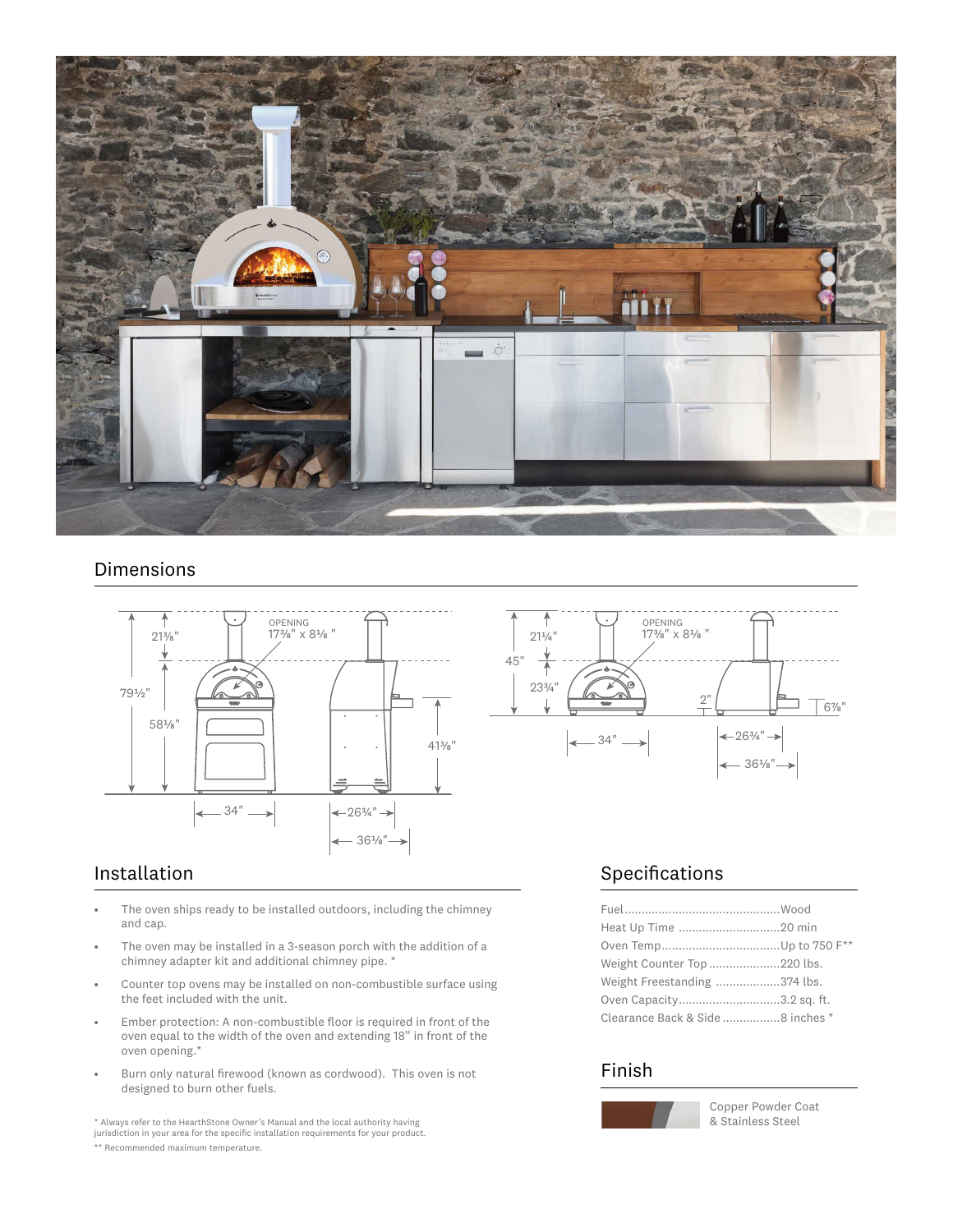# **Accessories**

**Real Property** 

Our full line of accessories provide tools and organization for your outdoor kitchen and offer more culinary options for both your patio oven and fire pit grill. Imagine the possibilities!



#### Free-Standing Base

Place your patio oven on the optional freestanding base to extend your outdoor kitchen without taking up valuable counter space.



## Tool Set

Our tool set gives you the implements you will need for tending the fire, baking and cleaning your oven. Add the optional tool rack to your Patio Oven base to keep everything organized.

#### Tool Rack

Designed for the Patio Oven with organization in mind, the tool rack attaches to the side of the optional base.